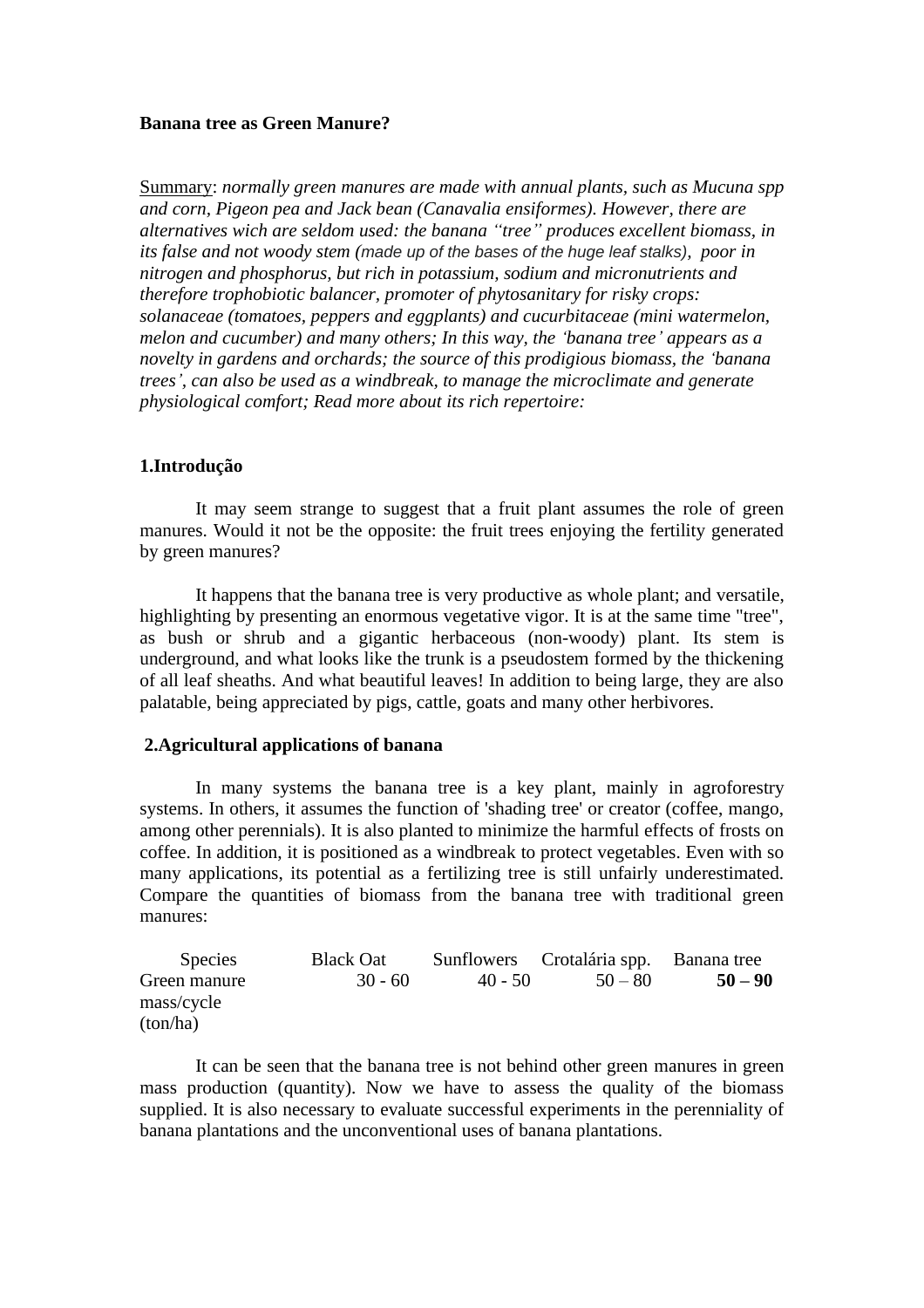## **3.The banana tree as a Potential fertilizer**

The 'banana tree' is a demanding crop in soil fertility. So much so that in conventional plantation it prefers virgin soils after deforestation and it is recommended to renew every 5/5, 8/8 the whole plantation, no more than 10/10 years. **That the 'banana tree', inserted in a given system, can be an agent of cogenerating fertility, is not normally conceived.** An example of this ability to become perennial while maintaining productive potential is found in the report by Bertoni in 1926, and edited by the Paraguayan Ministry of Agriculture in 1954, about a Banana plantation implanted in the early 17th century. This one was perennial for 300 years and led him to develop a similar and highly sustainable system (the integrity of this report will be published later).

# **4.Some properties of the banana plant mass (qualities)**

With regard to quality, we immediately perceive that it is a non-lignified phytomass with relatively low protein content. This qualifies its biomass for a trophobiotic action (phytosanitary by nutrient balance) in the fertilization of several crops. See below a table with the main elements extracted by the banana tree:

| Banana: Amount of Elements Removed per Hectare, Grow of Cultivar |         |          |         |                          |  |  |  |
|------------------------------------------------------------------|---------|----------|---------|--------------------------|--|--|--|
| "Dwarf" in Cut.                                                  |         |          |         |                          |  |  |  |
| Elemen                                                           | Fruit + | In other | Total   | % Exported by the Fruit. |  |  |  |
| t                                                                | Stem    | parts    |         |                          |  |  |  |
| $N$ (kg)                                                         | 148     | 116      | 264     | 56                       |  |  |  |
| $P$ (kg)                                                         | 20      | 12       | 32      | 63                       |  |  |  |
| $K$ (kg)                                                         | 633     | 428      | 1.053   | 60                       |  |  |  |
| Na (kg)                                                          | 1.662   | 2.542    | 4.204   | 40                       |  |  |  |
| Ca (kg)                                                          | 21      | 138      | 159     | 13                       |  |  |  |
| Mg (kg)                                                          | 22      | 41       | 63      | 35                       |  |  |  |
| S(kg)                                                            | 5       | 6        | 11      | 45                       |  |  |  |
| B(g)                                                             | 165     | 282      | 367     | 43                       |  |  |  |
| Cl(g)                                                            | 87.000  | 212.000  | 299.000 | 29                       |  |  |  |
| Cu(g)                                                            | 69      | 51       | 120     | 58                       |  |  |  |
| Fe $(g)$                                                         | 707     | 2.340    | 3.055   | 23                       |  |  |  |
| Mn(g)                                                            | 813     | 6.033    | 6.846   | 12                       |  |  |  |
| Mo(g)                                                            | 0,3     | 1,0      | 1,3     | 23                       |  |  |  |
| Zn(g)                                                            | 139     | 218      | 357     | 39                       |  |  |  |
| AI(g)                                                            | 620     | 2.196    | 2.816   | 22                       |  |  |  |
|                                                                  |         |          |         |                          |  |  |  |
| SOURCE: Gallo et al (1972)                                       |         |          |         |                          |  |  |  |

The table shows us a significant amount of K (potassium) that the banana tree mobilizes in its rhizosphere, to then recycle. Similarly, the amount of Na (sodium) and Cl (chlorine) extracted draws our attention. Such contents become particularly interesting when we need K and Na as 'trophobiotic brake': containment of N absorption (particularly NH4) causing an increase in systemic resistance in fertilized cultures.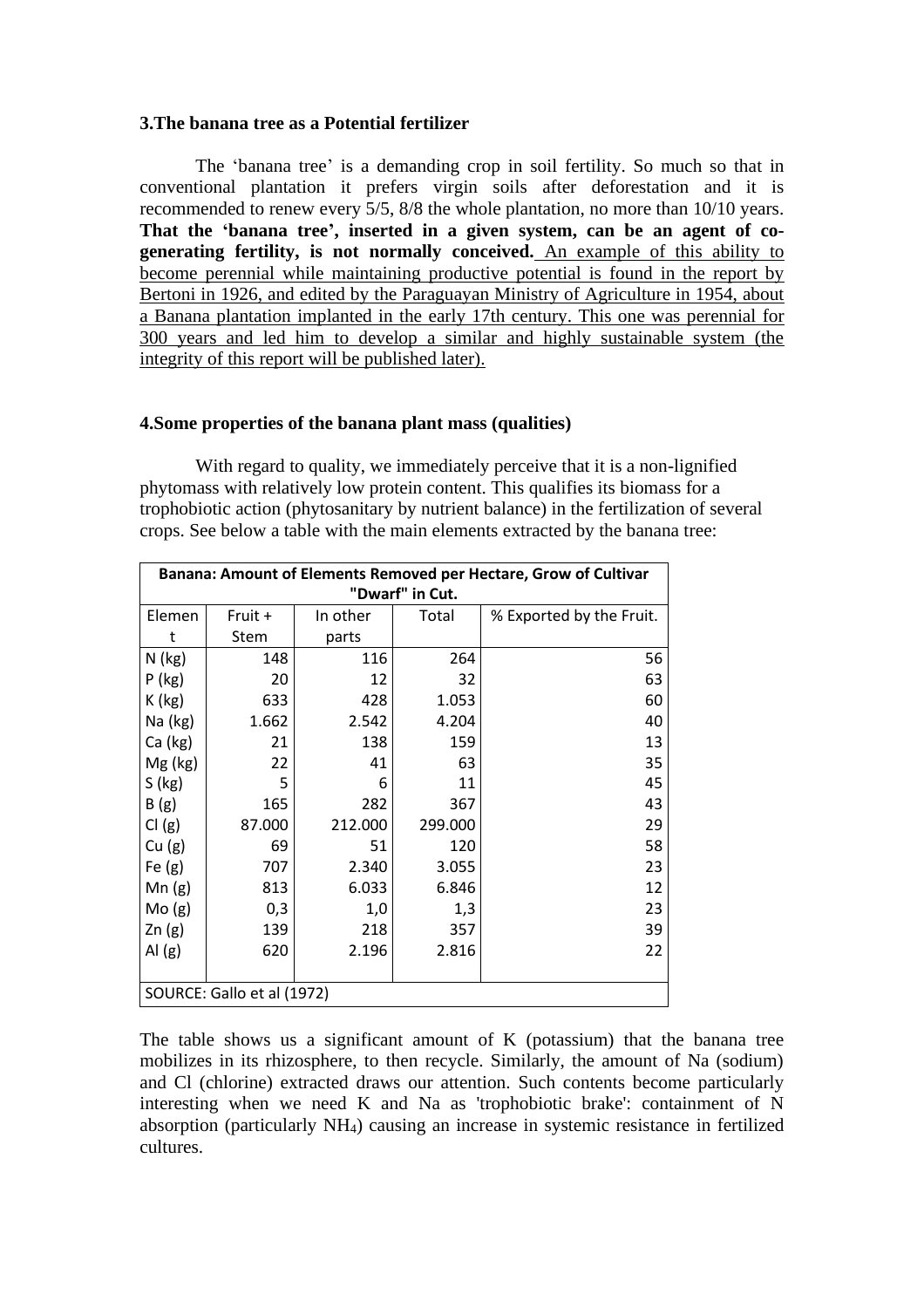One can better understand the advantageous relationship of the banana tree with soils originating from granite-gnaiss (crystalline complex, coastal mountain chain and coastal highlands, 'Mantiqueira chain', south of the state of Minas Gerais and other Mountain chains, which exactly release these required nutrients in generous proportions.

By these findings the banana tree reveals its fertilizing potential. Its biomass, when it covers the soil, brings an increase in biological, physical and chemical fertility. The implementation of an entire 'Banana tree' plantation is more expensive than a green manure or even a cocktail of green manures, which can raise economic issues. But the cost/benefit ratio improves in the medium term, because it is a perennial source of biomass; and it improves even more if we think about planting in strips around the crops and in the exploitation of the productive and agroenvironmental potential of the banana tree throughout several cycles. In this case, the cost/benefit ratio becomes very favorable!

## **5.Manuring of banana trees**

The banana tree reacts very well to fertilization with organic fertilizers of various origins. Especially RCW, as happens in Agroforestry and "Agrofloresta" (Ernst Goetsch), produces very good results. Two other less common fertilizers call attention by the positive result in the banana plantations: wood ash (natural wood, untreated!!) and sea salt / coarse salt (without addition of Iodine), do very well to the full nutrition of the banana tree!! These two confer greater phytosanitary, strengthening the plant against fungal diseases (panama and sigatoka diseases) and generating better quality in fruits.

# **6.Banana tree as a desalinating agent?**

If we carefully observe the amounts of nutrients extracted by the biomass of the banana tree, we will realize that from the macronutrients sodium (Na) is the most extracted, and from the micronutrients is chlorine. NaCl  $=$  salt, soil salinizing agent. These data reveal the potential of the banana tree to act in the desalination of a soil by extracting these two nutrients.

#### **7.Banana tree as windbreak**

In this modality, the banana trees are planted in dense, possibly double hedges around the plantation, obtaining a considerable wind-breaking effect by the high density of the clumps. In vegetables, they are planted along the contour lines and bordering the roads. They form a network capable of breaking the wind and converting the residues of other fertilizers into new biomass. Biomass that can return to the soil via *mulching* or incorporated into the surface soil as laminar composting. There may also be a gain in productivity and phytosanity by the windbreak effect. In vegetables, or any other herbaceous culture, the longer the stomach opens, the greater the photosynthetic activity. This is how the 'banana tree' leads to positive results with broad sustainability.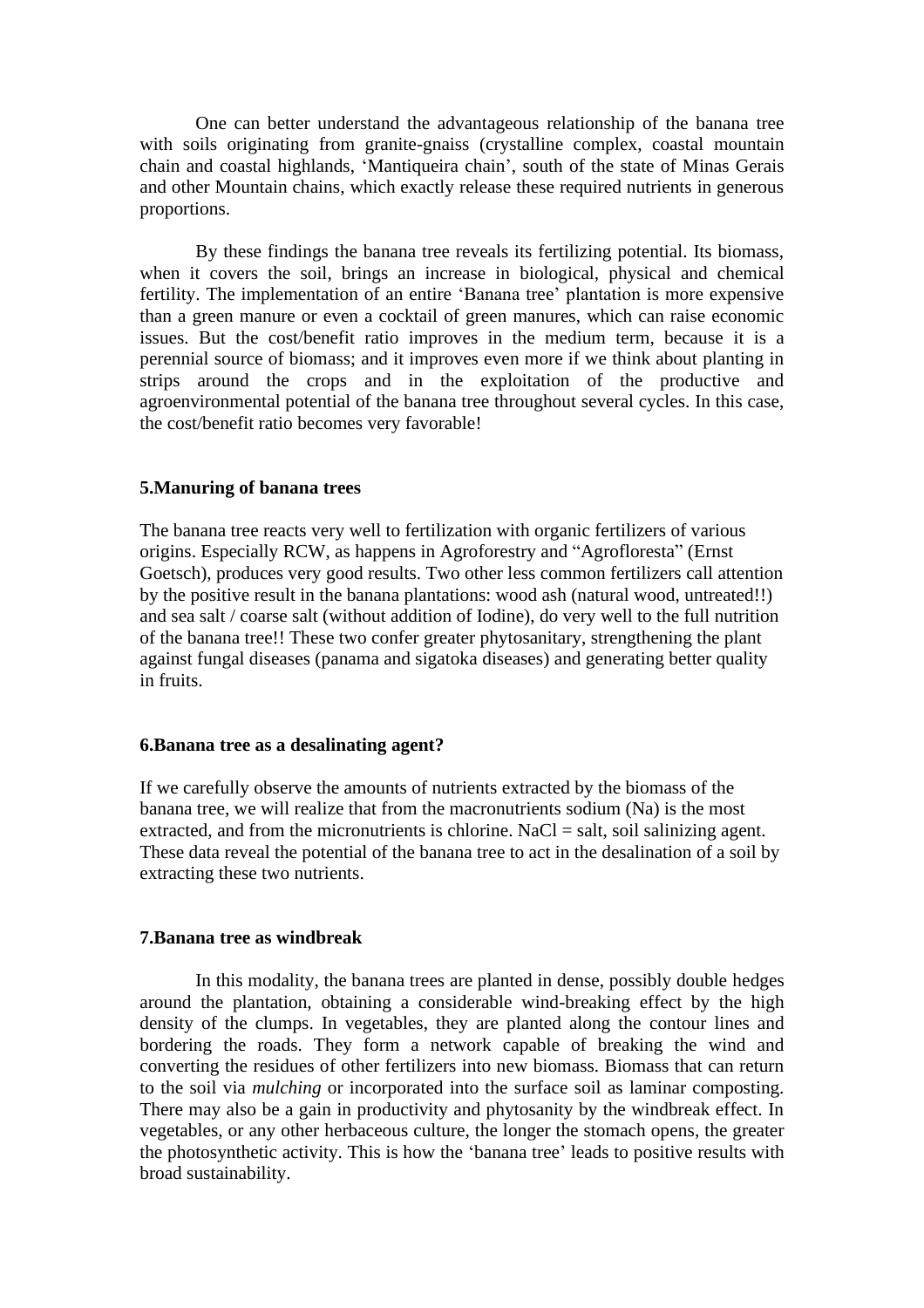

# **8.The banana tree as a 'nursery' plant**

When an orchard or coffee plantation is planted, the banana tree can assume the role of a 'nursery' plant and perform several functions at the same time, such as:

- Provide partial shade to newly planted crop.
- Provide biomass for soil protection and fertilization, i.e., a high-quality mulch.
- Multiply the existing fertility by its root system and the efficient shading in the intense insolation season.

To carry out these functions, the banana trees has to be interspersed with the (perennial) benefited crop, consortium that usually generates mutual benefits. The spacings used vary according to the situation, depending on the architecture of the plants, the climatic particularities and the local relief. An example of this system are the mango or guave orchards implanted with the help of the banana tree, as shown.

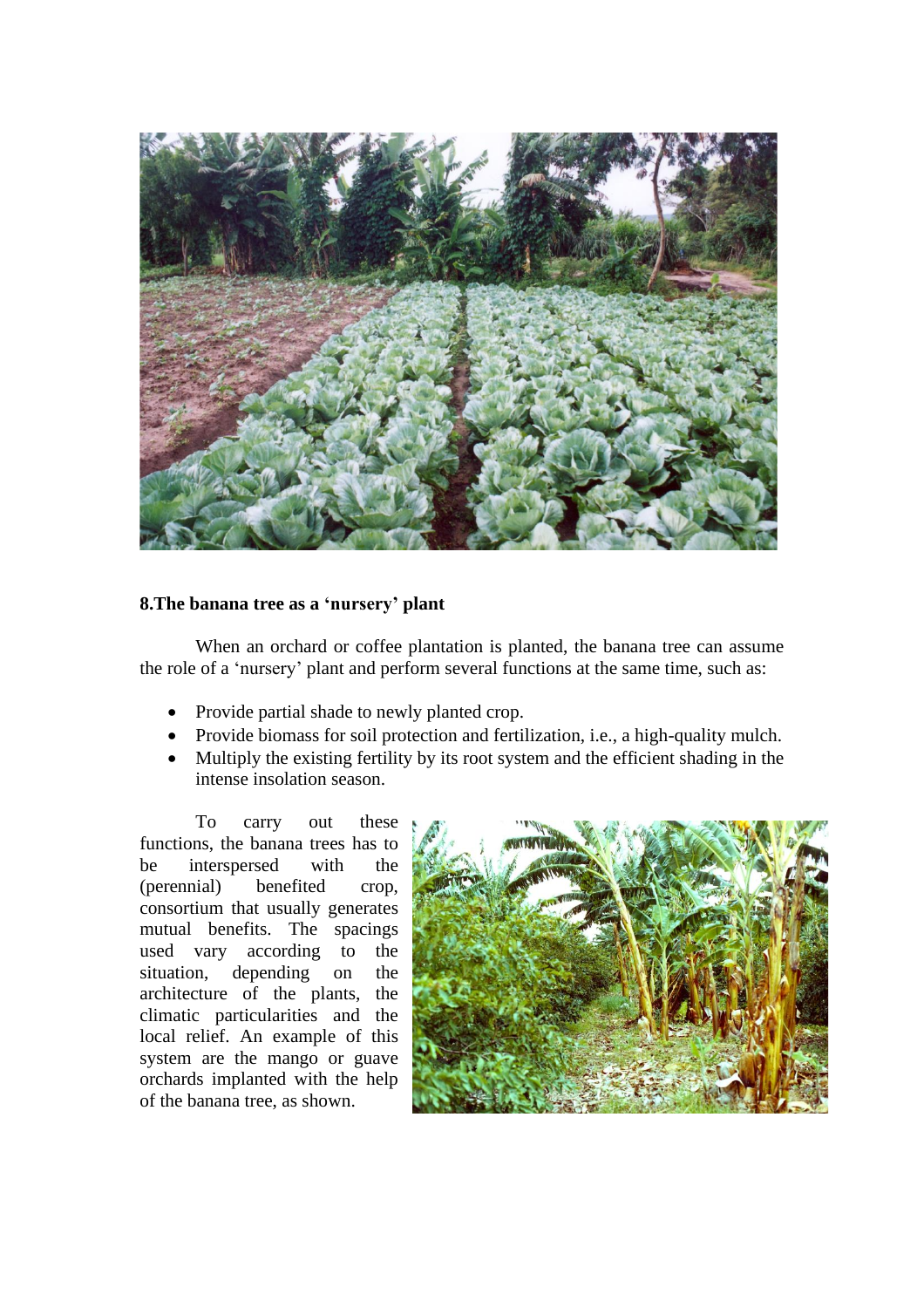# **9.The banana tree as a tomato fertilizer**

In organic tomatoes, grown in a greenhouse, the chips (greater fragments) of the banana tree trunk were used to fertilize the soil where tomatoes are grown. We first exchanged 50% of the organic compost for banana chips and then 75%. Application of the banana chips was made like this: In the sequence:

**a) A layer of banana chips covering the soil** + 25 % composting usually applied.



b) Laminar Composting Process, inside the soil: **Banana chips with 25% of the** usual dose of organic composting.



c) 14 days of maturation of laminar composting.

The ships remained in laminar composting, in the soil, for 14 days, before planting. It is known that the tomato plant adapts well to semi-decomposed biomass in the soil.